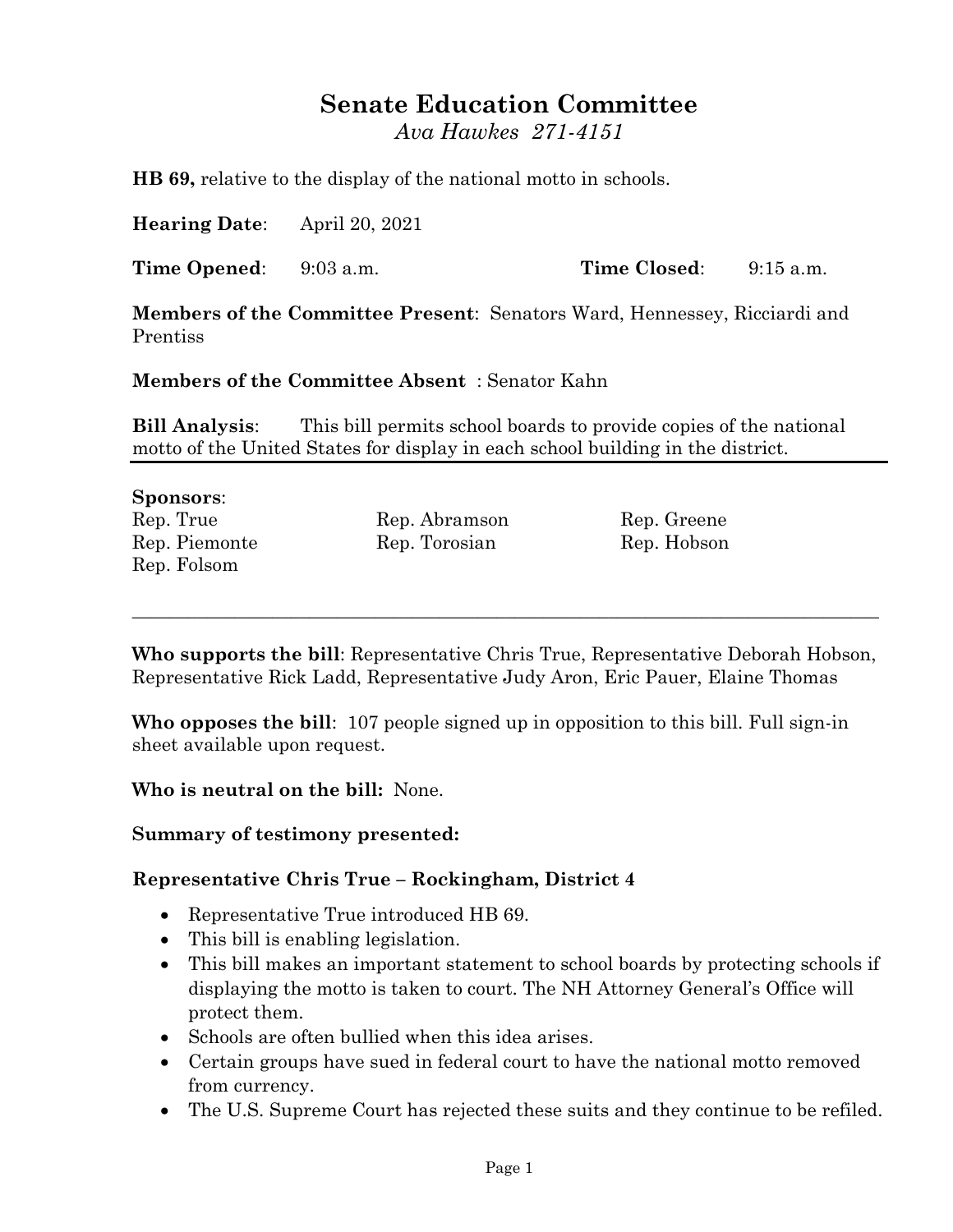- This bill also allows schools to accept non-public funds to cover cost of displaying the national motto.
- The national motto is not a divisive phrase.
- A reasonable observer would not perceive it as a religious endorsement.
- Senator Prentiss asked Representative True if displaying the national motto is currently prohibited.
	- o Representative True said there are no RSAs preventing folks from displaying it, the stipulation is that if someone threatens with a lawsuit, there would be protection via this bill.
- Senator Prentiss asked Representative True if this bill solely provides protection. Representative True said that's how he understands it.
- Senator Prentiss asked if Representative True has a statement or opinion from the Attorney General's Office on this bill.
	- o Representative True said he does not.
- Senator Prentiss asked if we should have their input as they have not been consulted or is this precedent. Representative True said he has not spoken with anyone in the Attorney General's Office.
- Senator Prentiss asked Representative True if by accepting non-public funds, where folks are donating money to schools, will we be setting up a competitive precedent in school districts. Additionally, how would competing offers be handled.
	- o Representative True said he put that stipulation in the bill to prevent the issue of school districts saying there is not enough money to fulfill this request. He said he has no problem with multiple organizations pooling their funds to assist in funding these kinds of projects.
- Senator Prentiss asked why now the need, for this bill, if not currently prohibited.
	- o Representative True said displaying our national motto would be educational for students.
	- o This bill does not say it needs to be posted, it is all voluntary.
	- o It reduces fear of additional costs associated with lawsuits when displaying the motto as an educational tool.
- Senator Ricciardi asked Representative True if adding the state's motto, Live Free or Die, would make this bill more centric.
	- o Representative True said the bill is in the Senate's possession now, he'd have no objection in adding that through an amendment.
- Senator Prentiss asked for clarity on the use of the terms, sometimes used interchangeably, state motto and national motto throughout the language of the bill. On page two, it is referred to as the state motto as opposed to the national motto.
	- o Representative True did not have the bill in front of him, he believes that is a typo.